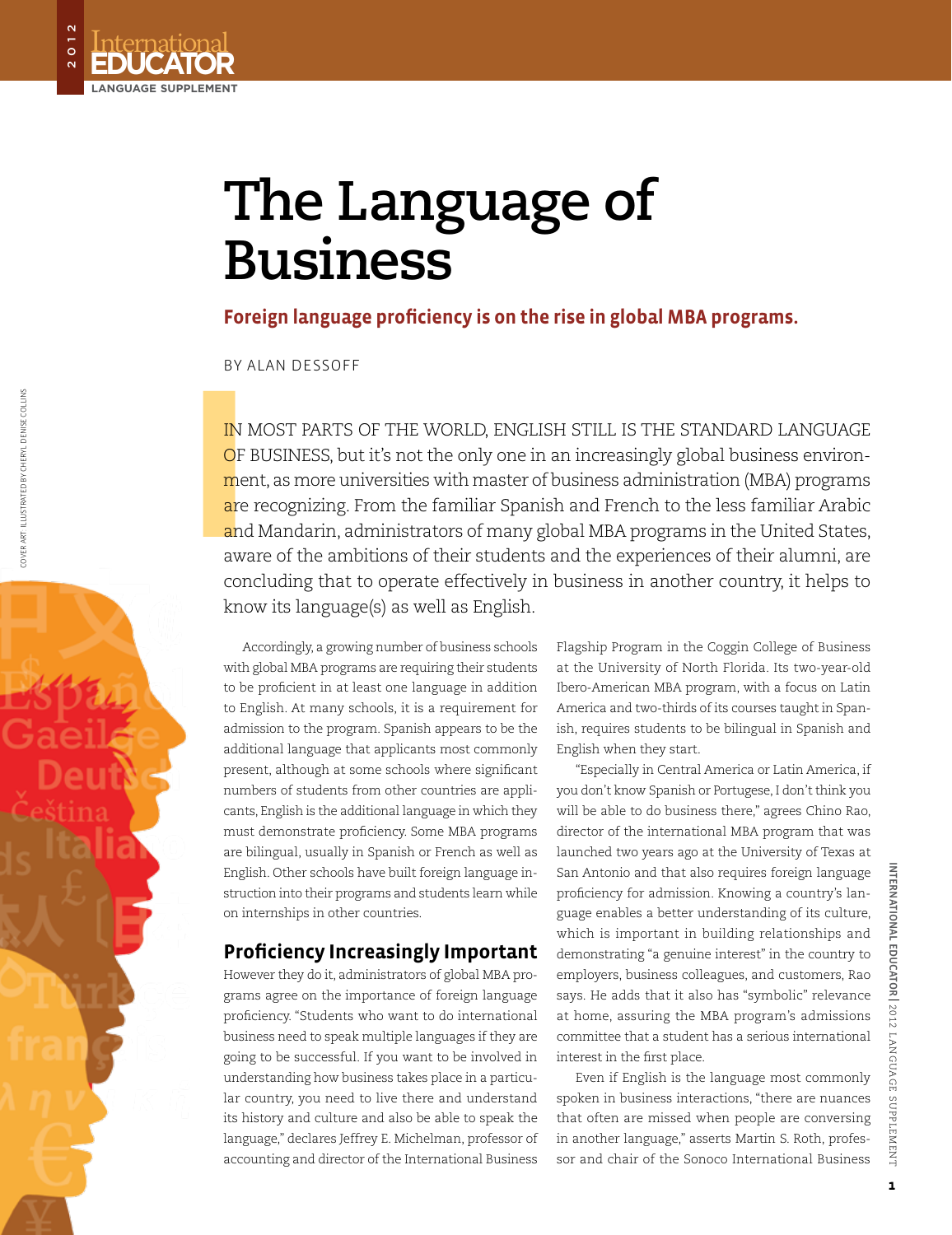Department in the Moore School of Business at the University of South Carolina. Language and culture training and immersion have been a core component of its full-time MBA program since it was launched in 1974, initially as a master of international business studies. It was rebranded in 2004 as an international MBA program "to make sure it had the MBA designation," Roth explains.

The initial program required all students to be competent in two or more languages. Students in the program now do not have to know another language to be admitted but must learn it, "sometimes from scratch," and demonstrate competency in reading and writing as well as speaking, Roth says. They learn on one of several language tracks as they move through the program. Spanish is the language most commonly studied, followed by German, French, and Portugese, Roth reports. Students also can select other languages, including Chinese, Arabic, and Japanese, but "those are more difficult to learn," he says. More often, students entering the program already have some language expertise from undergraduate studies and/or previous experiences abroad, he says.

Whatever their level of proficiency, they advance it in internships or other program activities in other countries. "The only way to really understand a country's culture and how it nuances the behavior of managers within an organization—how they think, communicate, interact, make decisions—is to have been part of that culture. That's one reason we push our language training to be conducted overseas, with students doing an internship in a country where the language is spoken," Roth explains.

Because "it's not unusual" to have up to 70 percent of its candidates born outside the United States, English probably is the most common second language in which students must be proficient to be admitted to the Global Partners MBA program in the J. Mack Robinson College of Business at George State University Buckhead Center, reports Karen D. Loch, who directs the program. The 26 students in the class of 2011 speak 14 languages, she says.

Whatever the second language is, administrators knew when they were designing the program, which was launched in 2005, that proficiency in it was essential, say Loch. "We talked to senior management in major multinational organizations and consistently, one of the messages we got was that language skills are valued. It's not just, can you ask for a drink? But can you really converse in the language in-depth? Can you sit through a meeting? Make a presentation? Work with your colleagues day-to-day? It's the extrinsic value one gets from studying a language that makes a difference and is so important in this global arena," Koch declares.

## IES ABROAD MAP *Introducing the*

for Language & Intercultural Communication

The latest in the *IES Abroad MAP* series is a ground-breaking work that will change the course of language learning in study abroad for the 21st century.

The original *IES Abroad MAP for Study Abroad Programs* is now in its 5th edition and in 2012, we will publish the *IES Abroad MAP for Student Health, Safety, and Crisis Management.*

Offering language instruction in: Arabic | Catalan | Chinese | Dutch | French | German | Hindi | Italian | Japanese | Spanish



www.IESabroad.org



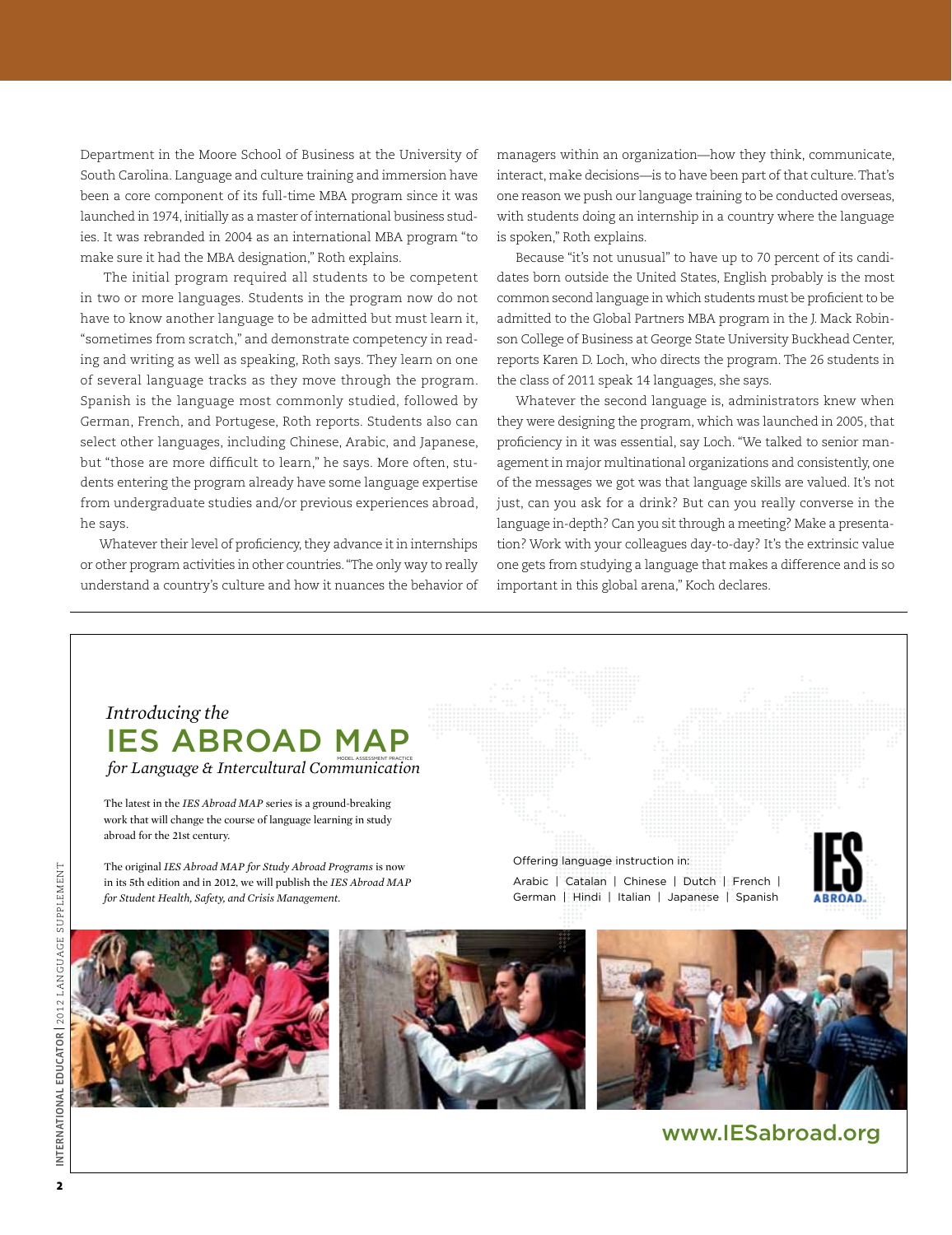**"It is really amazing how quickly your language proficiency develops when you are fully immersed in a culture."**

### **Proficiency Level Verification Important to Business Schools**

To verify during the admissions process that candidates for their global MBA programs are proficient in a second language, many business schools turn to the American Council on the Teaching of Foreign Languages (ACTFL). South Carolina's Moore School requires all its students to pass an ACTFL examination and demonstrate competency in reading and writing another language as well as speaking it, says Roth. The University of Chicago's Booth School of Business, where a foreign language requirement has been part of its international MBA program since the degree was launched in 1995, requires its students to provide official documentation from the ACTFL that

they have passed its oral proficiency interview in one nonnative language, says David Comp, associate director of international programs at the school. Under some circumstances, he adds, a student can waive that requirement by submitting documentation from another accredited type of language proficiency examination. He cites the Modern Language Aptitude Test, Defense Language Proficiency Test, and Interagency Language Roundtable as examples.

Not all MBA programs go that far.

"Our verification is nominal," Rao acknowledges at Texas. "If a student has coursework at the college level—say Spanish I, Spanish II—we accept that. If a student from the Middle East claims he knows Arabic or a Chinese student says she knows Mandarin, we take them at face value," he explains. "We would like to have stronger verification," he continues, but finding individuals qualified to interview applicants who claim proficiency in certain languages is difficult. "We can deal with Spanish, but Arabic and Mandarin would be a challenge," he says. "As we have more qualified applicants, we will tighten the verification process. We would like them to be able to speak, read, and write, and particularly be able to do business cor-

### **Many Advantages to Proficiency**

respondence in the foreign language."

Students in global MBA programs cite the value to them of proficiency in multiple languages. Caitlin Eshelman, a current student in the University of North Florida's Ibero-American MBA program,

says its language component was one of its attractions to her. "With foreign markets becoming increasingly accessible, the ability to be proficient in another language is really invaluable," she e-mailed from Spain, where she was ending a semester of study. "It is really amazing how quickly your language proficiency develops when you are fully immersed in a culture," she added.

Matthew Blomerth, a student in the Booth School's international MBA program at the University of Chicago, says his proficiency in Spanish will be a big help in the job he has accepted from a major global chemical company. "My hope is to spend a significant amount of time working in Latin America," he says, and although English is the standard language at the company, "my Spanish skills will

> help me interact with customers, better understand the regulatory and political climate of the countries where I do business, and also develop a stronger appreciation for my ex-pat home when I am abroad."

Esther Kim, a current MBA student at the University of Texas at San Antonio, was proficient in Filipino and English as well as her native Korean when she entered the program. She also knew some Chinese. She says that when she graduates, she plans to return to her former employer, a mining, automotive, real estate, and investment banking conglomerate in the Philippines, where she was assistant to the president. "A lot of Korean investors would like to buy houses in the Philippines, and Chinese buyers are coming for auto parts. I can use my language

talents for them" as well as "conversing easily" with Filipinos, she says.

The experiences of alumni of global MBA programs underscore what the students anticipate. Alexandre G. Mandy says he already was proficient in French, German, Dutch, and Japanese, as well as English, when he entered the University of South Carolina's Moore School, where he also learned Spanish and earned his degree in 2008. Now based in Brussels, Belgium, he heads the customer service department for Europe, the Middle East, and Africa for Tenneco, a leading supplier in the automotive equipment market.

"Being able to work in several languages" was a key factor in getting his job and "the ability to respond to many customers in their own language has proved to be an invaluable asset," he e-mailed from Brussels. "There is no better way to understand how to work